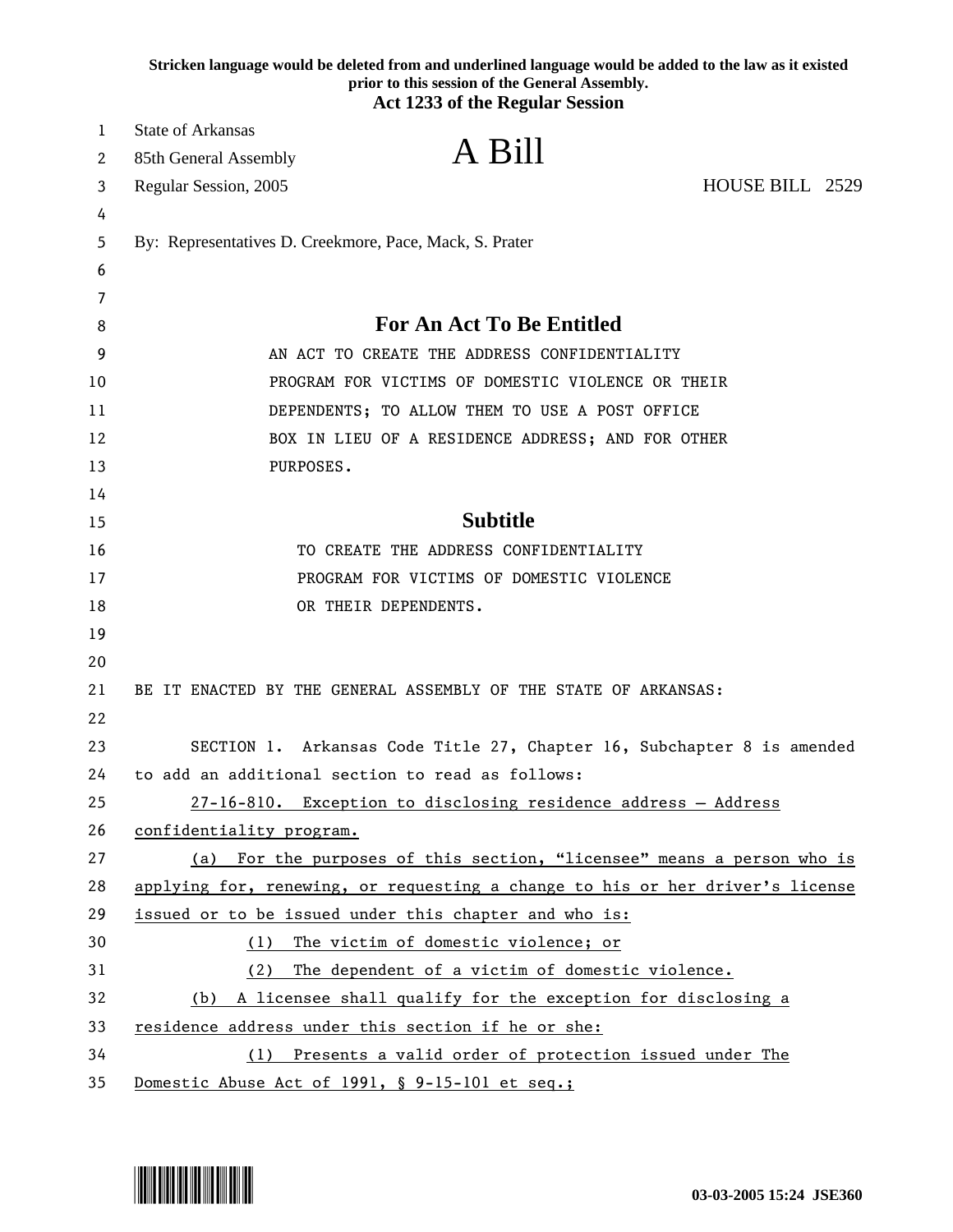| 1  | Presents an affidavit in which the licensee states that he<br>(2)             |
|----|-------------------------------------------------------------------------------|
| 2  | or she:                                                                       |
| 3  | (A)(i) Is a victim of domestic violence; or                                   |
| 4  | Is the dependent of a victim of domestic<br>(ii)                              |
| 5  | violence; and                                                                 |
| 6  | (i) Fears further acts of domestic violence; or<br>(B)                        |
| 7  | (ii) Resides with the victim of domestic violence                             |
| 8  | and fears further acts of domestic violence against his or her parent,        |
| 9  | custodian, or guardian; and                                                   |
| 10 | (3) Agrees to the terms of participation in the address                       |
| 11 | confidentiality program.                                                      |
| 12 | $(c)(1)$ A licensee who participates in the address confidentiality           |
| 13 | program under this section shall be issued a driver's license that discloses  |
| 14 | a post office box address in lieu of his or her residence address.            |
| 15 | $(2)(A)$ The licensee shall provide to the Department of Finance              |
| 16 | and Administration his or her residence address which shall be kept on file   |
| 17 | with the Department of Finance and Administration for as long as the licensee |
| 18 | holds a license that displays a post office box in lieu of a residence        |
| 19 | address.                                                                      |
| 20 | The licensee shall update his or her residence address<br>(B)                 |
| 21 | and post office box address with the Department of Finance and Administration |
| 22 | if a change occurs.                                                           |
| 23 | The Department of Finance and Administration shall only<br>(3)(A)             |
| 24 | disclose the residence address to a person who:                               |
| 25 | (i) Presents a compelling reason for access to the                            |
| 26 | residence address in an affidavit;                                            |
| 27 | (ii) Presents valid identification to the Department                          |
| 28 | of Finance and Administration; and                                            |
| 29 | (iii) Is not a person against whom the order of                               |
| 30 | protection has been entered or who is related by blood or marriage to the     |
| 31 | person against whom the order of protection has been entered.                 |
| 32 | The Department of Finance and Administration shall<br>(B)                     |
| 33 | maintain a record of each and every person to whom the department discloses   |
| 34 | the residence address.                                                        |
| 35 | The Department of Finance and Administration shall<br>(C)                     |
| 36 | provide written notice to the licensee that advises him or her of a           |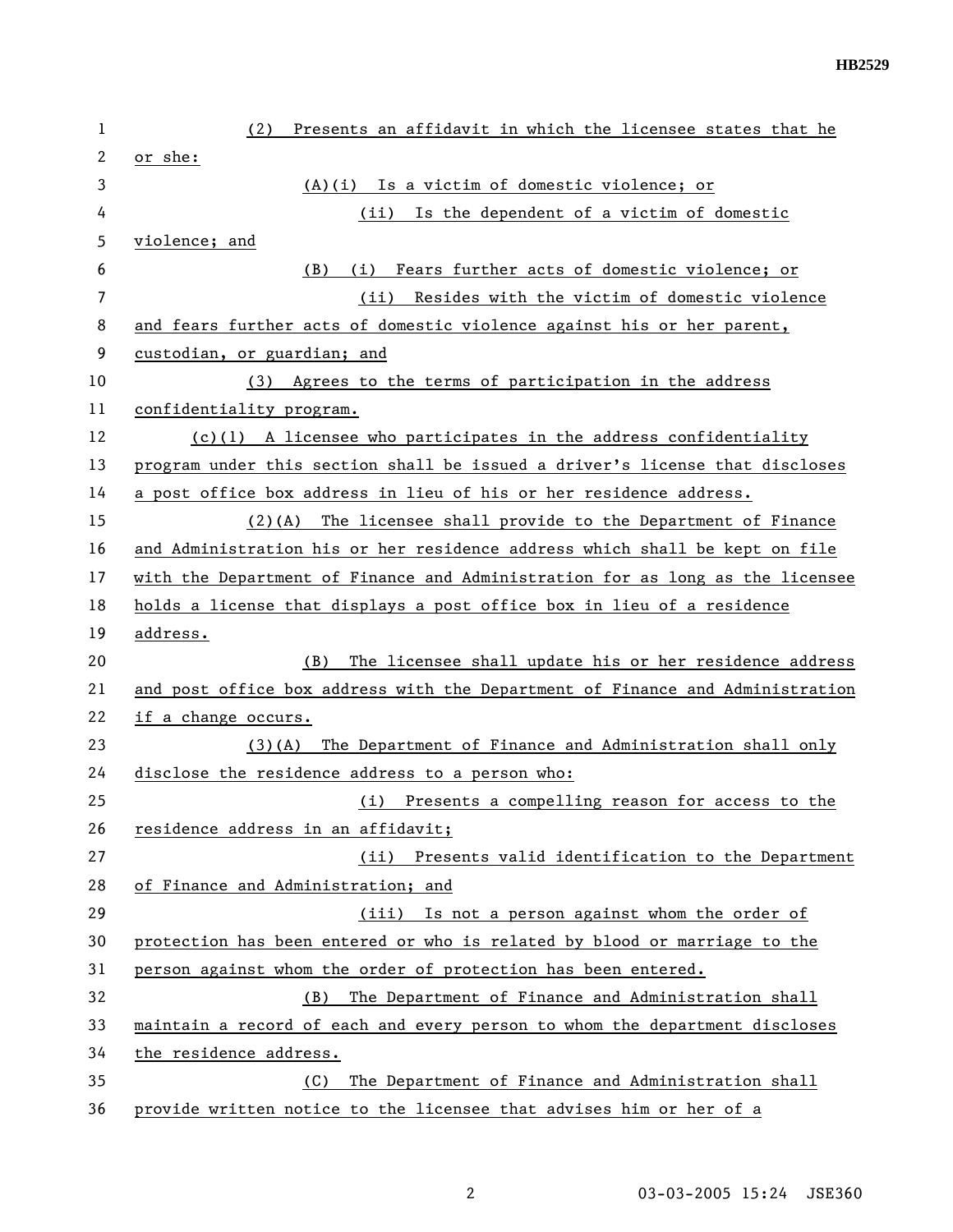1 disclosure to a third party. 2 (D)(i) The Department of Finance and Administration shall 3 accept complaints from the licensee if the licensee objects to the disclosure 4 to a third party. 5 (ii) The Department of Finance and Administration 6 shall refer a complaint to the prosecuting attorney for prosecution for 7 perjury or another offense relating to judicial or other official proceedings 8 under § 5-53-101 through 5-53-134 related to a false compelling reason stated 9 in an affidavit under subdivision (c)(3)(A)(i). 10 (d) The Director of the Department of Finance and Administration shall 11 promulgate rules and forms to administer the address confidentiality program 12 under this section. 13 14 SECTION 2. Arkansas Code § 27-16-801(a)(2), regarding driver's 15 licenses generally, is amended to read as follows: 16 (2) Each license shall include: 17 (A) A distinguishing number assigned to the licensee; 18 (B)(i) The Except as provided under subdivision 19 (a)(2)(B)(ii) of this section, the name, residence address  $\overline{if}$  the licensee 20 is a law enforcement officer, at the officer's option the license shall 21 disclose a post office box in lieu of the residence address), date of birth, 22 and a brief description of the licensee. 23 (ii) The following exceptions to providing a 24 residence address and instead providing a post office box address shall be 25 allowed at the option of the licensee: 26 (a) If the licensee is a law enforcement 27 officer; or 28 (b) If the licensee is a victim of domestic 29 violence or the dependent of a victim of domestic violence as provided under 30 § 27-16-810; and 31 (C) A space upon which the licensee may affix his 32 signature. 33 34 35 36 **APPROVED: 3/24/2005**